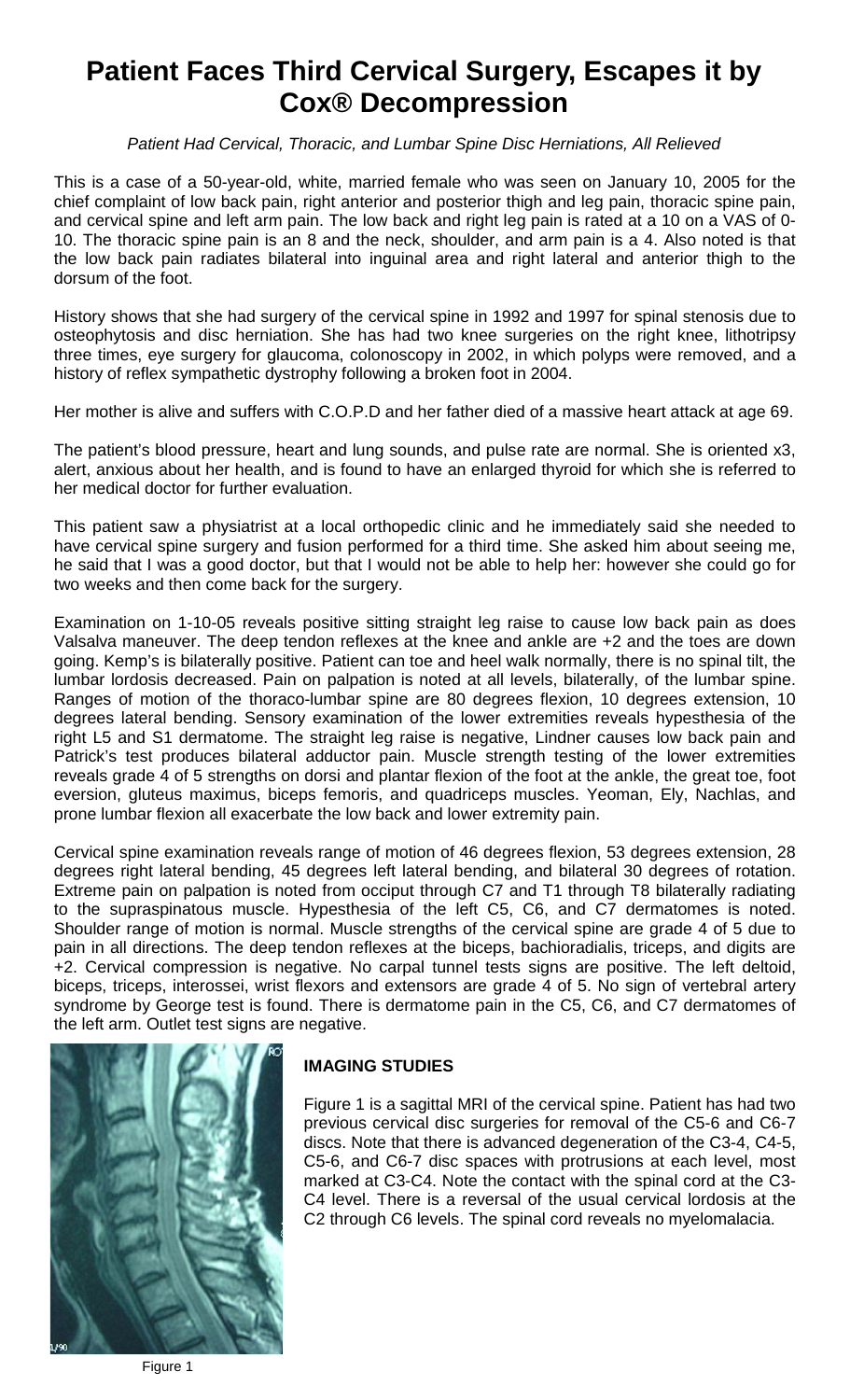

Figure 2



Figure 3

Figure 3 is an axial image at the C6-C7 disc level, which shows no compression of the spinal cord, but there is right postero-lateral endplate hypertrophy that minimally narrows the osseoligamentous canal.

Figure 2 is a sagittal image of the thoracic spine revealing a T8-T9

disc degeneration and herniation.



Figure 4



Figure 5 is the axial image at the C4-C5 disc level, which again does not reveal any evidence of spinal cord compression.



Figure 5



Figure 6

Figure 6 is the axial image at the C5-C6 disc space which does reveal a broad based endplate hypertrophy which does not contact the spinal cord or cause stenosis of the lateral recesses.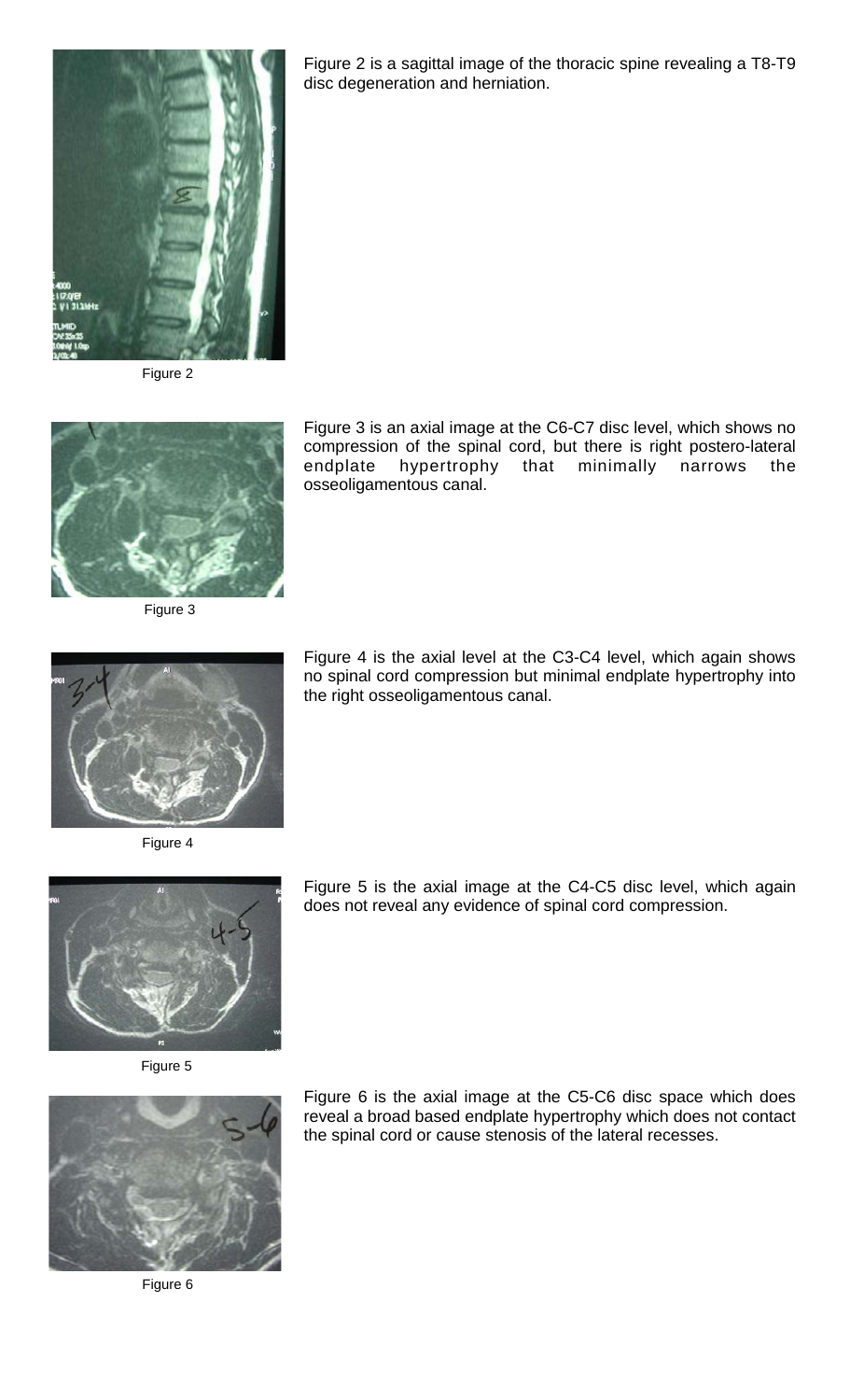

Figure 7 is a T1 weighted sagittal image of the lumbar spine, revealing the L1-L2 and L3-L4 disc herniations as well as stenosis at the L3-4 and L4-L5 levels due to facet arthrosis and ligamentum flavum hypertrophy.

Figure 7



Figure 8

Figure 8 is the axial image at the L3-L4 disc level showing left osseoligamentous canal narrowing due to endplate hypertrophy and disc herniation. There is also facet imbrication on the right side creating stenosis of the lateral recess and osseoligamentous canal.



Figure 9 is the axial image the L4-L5 disc level, again showing left osseoligamentous canal stenosis due to endplate hypertrophy and facet imbrication.

Figure 9



Figure 10

Figure 10 shows the central disc protrusion at the L1-L2 level that does contact the spinal cord.

## **DIAGNOSIS**

The diagnosis in this case was:

1. C3-4, C4-5, C5-6, C6-7 degenerative disc disease and disc herniation at the C3-4 level on sagittal image without any level showing spinal cord compression nor marked recessed stenosis.

- 2. Past history of surgical discectomy at the C5-6 and C6 levels is noted.
- 3. L5-S1 degenerative disc disease, L1-L2 herniated disc, and L3-L4 herniated nucleus pulposes.
- 4. L4-L5 left foraminal stenosis
- 5. L1-L2 central herniated disc.

#### **TREATMENT**

The treatment goals were to relieve pain and inflammation, reduce spasm, reduce herniated disc